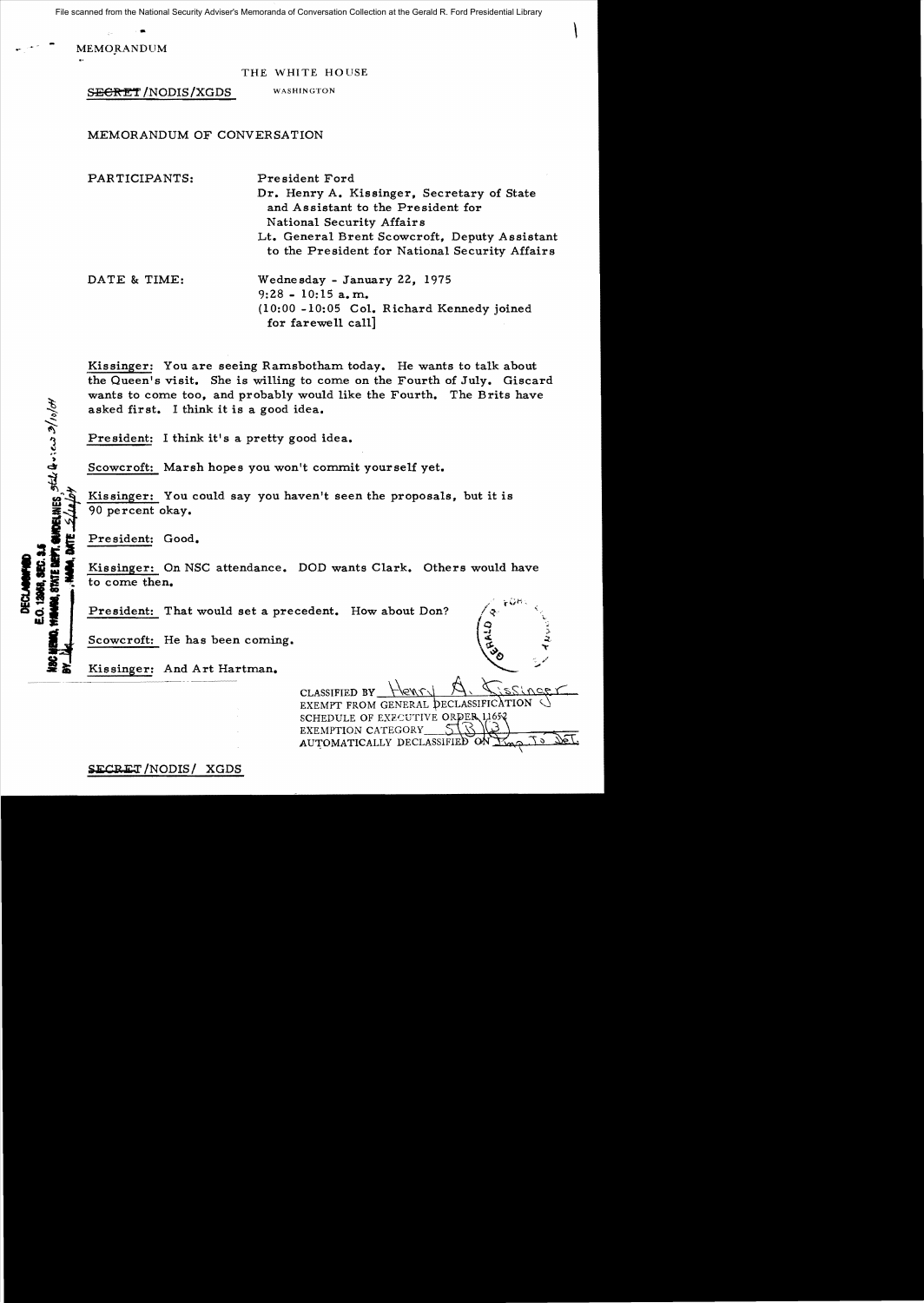## $S.$  SEGRET/NODIS/XGDS  $- 2 - 2$

..

President: No. That's just at first. Let's keep it restricted.

Kissinger: Except Resor.

Pre sident: Okay.

Kissinger: We'had a good cable from Eilts about Sadat, and Sadat gave a good interview with Le Monde.

President: I read about the Cabinet meeting in Israel.

Kissinger: Peres is Dayan's guy. Dayan is very flexible, but he may have decided the tough line is the way to bring Rabin down. This makes me think Allon was truthful and that indicates we will have a tough time.

You can get the high option for \$31 less.

President: Let's do it.

Scowcroft: I will get the OMB paper in.

Kissinger: Church said he would vote the money, but if the U.S. got into a war in the Mideast we would have a wave of anti-Semitism. I told him to tell Dinitz, not us. And he is a strong Israel supporter. He says he will back us if there is a breakup of negotiations.

Clements wants to bring oil storage to 100 percent. But I don't think you should order it. I will think of a way to get it to you through the interagency process.

President: We are trying to work it out in connection with Pet #1 and  $#4$ . Tie it into that legislation.

Kissinger: We will work it out if you are sympathetic.

President: Yes.

Kissinger: Max Fisher is coming. I would tell him you can't give aid if they won't move.

Pre sident: I will. I can talk to Max.

S<del>ECRE</del>T/NODIS/XGDS